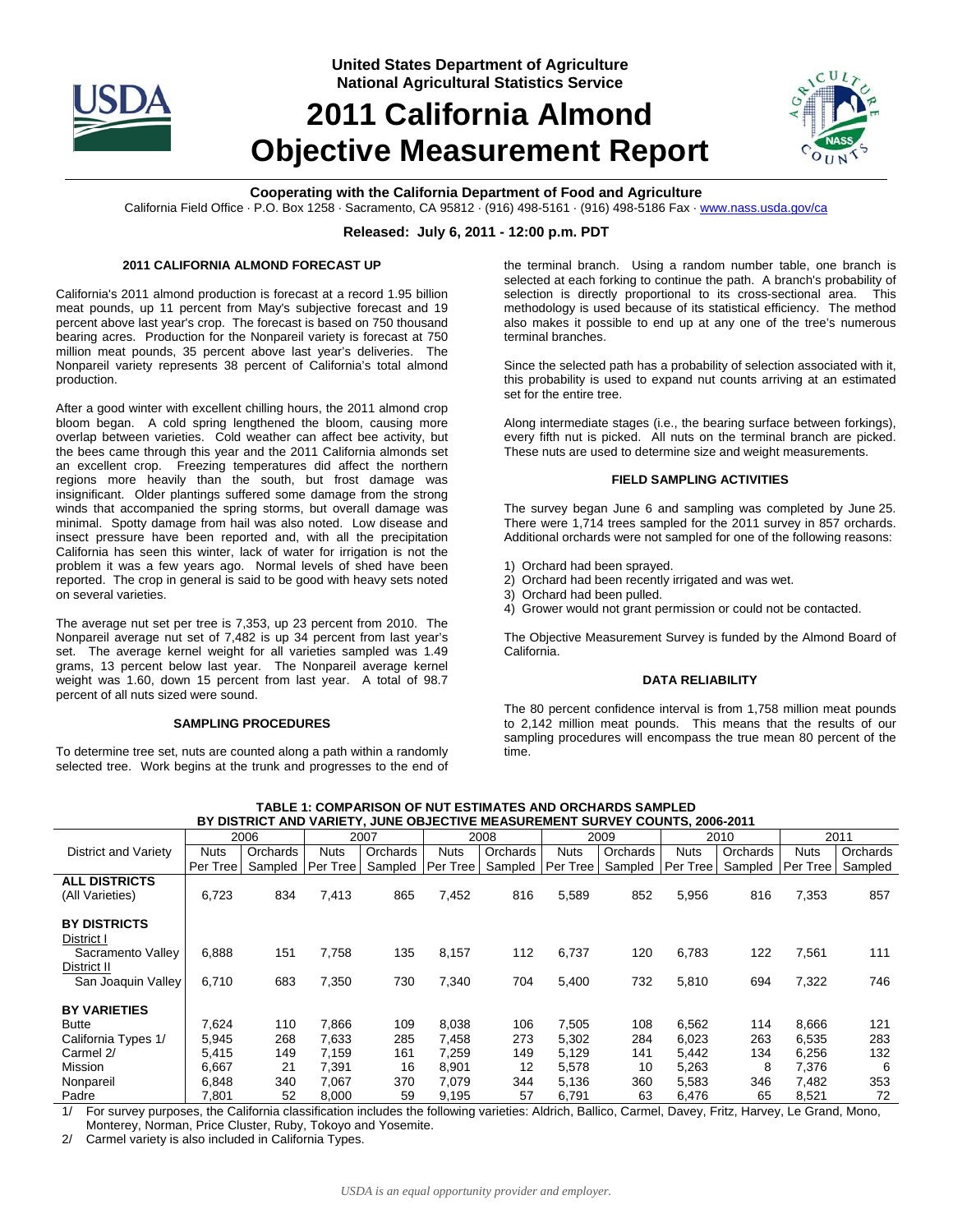|                       | Kernel  |                           |       | Grade (Percent of Nuts) 1/ |                    |         |          |         |         |              |       |  |
|-----------------------|---------|---------------------------|-------|----------------------------|--------------------|---------|----------|---------|---------|--------------|-------|--|
| District and Variety  | Weight  | Kernel Size (Millimeters) |       |                            | <b>Edible Nuts</b> |         | Insect   |         | Natural |              |       |  |
|                       | (Grams) | Length                    | Width | Thickness                  | Singles            | Doubles | Damage   | Shrivel | Gum     | <b>Blank</b> | Other |  |
| <b>ALL DISTRICTS</b>  |         |                           |       |                            |                    |         |          |         |         |              |       |  |
| 2006                  | 1.57    | 21.64                     | 12.91 | 10.31                      | 92.0               | 5.3     | $2/$     | 1.9     | 0.1     | 2/           | 0.5   |  |
| 2007                  | 1.47    | 21.81                     | 12.39 | 9.96                       | 94.6               | 3.9     | $2/$     | $1.2$   | 0.2     | 2/           | 0.2   |  |
| 2008                  | 1.43    | 21.60                     | 12.30 | 9.66                       | 96.2               | 2.8     | $2/$     | 0.6     | 0.1     | 0.2          | 0.1   |  |
| 2009                  |         |                           | 13.10 | 9.93                       | 97.1               |         | 2/       | 0.7     |         | 0.1          | 0.1   |  |
|                       | 1.58    | 22.96                     |       |                            |                    | 1.8     |          |         | 0.2     |              |       |  |
| 2010                  | 1.72    | 23.38                     | 13.20 | 10.30                      | 94.7               | 4.0     | 2/<br>2/ | 1.0     | 2/      | 0.1          | 0.1   |  |
| 2011                  | 1.49    | 21.84                     | 12.52 | 9.92                       | 94.6               | 4.1     |          | 0.8     | 0.1     | 0.2          | 0.2   |  |
| <b>BY DISTRICT</b>    |         |                           |       |                            |                    |         |          |         |         |              |       |  |
| Sacramento Valley 3/  |         |                           |       |                            |                    |         |          |         |         |              |       |  |
| 2006                  | 1.55    | 22.30                     | 13.24 | 10.39                      | 87.1               | 8.0     | 2/       | 1.9     | 0.2     | 2/           | 2.8   |  |
| 2007                  | 1.59    | 22.97                     | 13.26 | 10.34                      | 93.4               | 4.5     | $2/$     | 0.7     | 0.2     | 2/           | 1.2   |  |
| 2008                  | 1.43    | 22.52                     | 12.80 | 9.69                       | 95.1               | 3.6     | $2/$     | 0.8     | 0.1     | 2/           | 0.5   |  |
| 2009                  | 1.65    | 22.90                     | 13.63 | 10.16                      | 97.4               | 1.2     | 2/       | 0.5     | 0.1     | 2/           | 0.8   |  |
| 2010                  | 1.75    | 23.86                     | 13.44 | 10.23                      | 93.7               | 4.5     | 2/       | 1.1     | 2/      | 2/           | 0.7   |  |
| 2011                  | 1.60    | 22.73                     | 13.33 | 10.02                      | 92.1               | 6.2     | 2/       | 0.6     | 2/      | 2/           | 1.1   |  |
| San Joaquin Valley 4/ |         |                           |       |                            |                    |         |          |         |         |              |       |  |
| 2006                  | 1.58    | 21.49                     | 12.84 | 10.29                      | 98.1               | 4.8     | 2/       | 1.9     | 0.1     | 2/           | 2/    |  |
| 2007                  | 1.44    | 21.58                     | 12.22 | 9.89                       | 94.8               | 3.8     | $2/$     | 1.3     | 0.2     | 2/           | 2/    |  |
| 2008                  | 1.43    | 21.41                     | 12.21 | 9.66                       | 96.4               | 2.6     | $2/$     | 0.5     | 0.1     | 0.3          | 2/    |  |
| 2009                  | 1.57    | 22.98                     | 13.00 | 9.89                       | 97.0               | 1.9     | $2/$     | 0.7     | 0.2     | 0.1          | 2/    |  |
| 2010                  | 1.71    | 23.28                     | 13.15 | 10.31                      | 94.9               | 3.9     | 2/       | 1.0     | 2/      | 0.2          | 2/    |  |
| 2011                  | 1.48    | 21.70                     | 12.40 | 9.90                       | 95.0               | 3.8     | 2/       | 0.8     | 0.1     | 0.2          | 0.1   |  |
| <b>BY VARIETY</b>     |         |                           |       |                            |                    |         |          |         |         |              |       |  |
| <b>Butte</b>          |         |                           |       |                            |                    |         |          |         |         |              |       |  |
| 2006                  | 1.32    | 19.08                     | 12.37 | 10.26                      | 93.9               | 4.9     | 2/       | 0.9     | 2/      | 2/           | 0.2   |  |
| 2007                  | 1.22    | 19.18                     | 11.74 | 9.87                       | 94.8               | 4.2     | 2/       | 0.7     | 2/      | 2/           | 0.3   |  |
| 2008                  | 1.21    | 18.72                     | 11.76 | 9.70                       | 95.5               | 3.6     | $2/$     | 0.6     | 2/      | 0.3          | 2/    |  |
| 2009                  | 1.26    | 19.86                     | 12.19 | 9.78                       | 96.9               | 2.3     | 2/       | 0.6     | 0.1     | 2/           | 0.1   |  |
| 2010                  | 1.43    | 20.54                     | 12.39 | 10.15                      | 94.2               | 4.3     | 2/       | 1.1     | 2/      | 0.1          | 0.1   |  |
| 2011                  | 1.24    | 19.33                     | 11.84 | 9.78                       | 94.5               | 4.5     | 2/       | 0.7     | 2/      | 0.1          | 0.2   |  |
| California Types 5/   |         |                           |       |                            |                    |         |          |         |         |              |       |  |
| 2006                  | 1.60    | 21.75                     | 12.74 | 10.42                      | 87.6               | 9.9     | $2/$     | 2.0     | 2/      | 2/           | 0.5   |  |
| 2007                  | 1.44    | 22.20                     | 11.85 | 9.88                       | 93.3               | 5.0     | 2/       | 1.2     | 0.2     | 2/           | 0.2   |  |
| 2008                  | 1.41    | 22.14                     | 11.79 | 9.60                       | 95.6               | 3.5     | $2/$     | 0.4     | 0.1     | 0.3          | 2/    |  |
| 2009                  | 1.62    | 24.12                     | 12.77 | 9.85                       | 96.7               | 2.4     | $2/$     | 0.6     | 0.2     | 0.1          | 0.1   |  |
| 2010                  | 1.71    | 24.08                     | 12.73 | 10.34                      | 93.2               | 5.9     | 2/       | 0.7     | 0.1     | 2/           | 0.1   |  |
| 2011                  | 1.55    | 22.94                     | 12.27 | 9.94                       | 92.1               | 6.8     | 2/       | 0.6     | 0.1     | 0.2          | 0.2   |  |
| Carmel 6/             |         |                           |       |                            |                    |         |          |         |         |              |       |  |
| 2006                  | 1.59    | 23.12                     | 12.38 | 10.06                      | 90.6               | 7.0     | $2/$     | 1.8     | 0.3     | 2/           | 0.3   |  |
| 2007                  | 1.47    | 22.78                     | 11.74 | 9.86                       | 93.5               | 4.8     | $2/$     | 1.4     | 0.2     | 2/           | 2/    |  |
| 2008                  | 1.43    | 22.75                     | 11.79 | 9.63                       | 96.1               | 3.1     | 2/       | 0.6     | 2/      | 0.1          | 2/    |  |
| 2009                  | 1.64    | 24.62                     | 12.62 | 9.79                       | 97.1               | 1.8     | 2/       | 0.7     | 0.1     | 0.1          | 2/    |  |
| 2010                  | 1.70    | 24.56                     | 12.57 | 10.20                      | 94.8               | 4.2     | $2/$     | 0.8     | 0.1     | 2/           | 0.1   |  |
| 2011                  | 1.50    | 22.81                     | 12.08 | 9.79                       | 94.6               | 4.5     | 2/       | 0.7     | 2/      | 2/           | 2/    |  |
| Mission               |         |                           |       |                            |                    |         |          |         |         |              |       |  |
| 2006                  | 1.53    | 19.30                     | 13.56 | 11.23                      | 92.9               | 5.4     | 2/       | 1.7     | 2/      | 2/           | 2/    |  |
| 2007                  | 1.33    | 19.41                     | 12.44 | 10.43                      | 96.0               | 3.5     | 2/       | 0.6     | 2/      | 2/           | 2/    |  |
| 2008                  | 1.32    | 18.81                     | 12.19 | 9.99                       | 95.8               | 2.7     | 2/       | 2/      | 0.3     | 0.9          | 0.4   |  |
| 2009                  | 1.43    | 20.68                     | 13.04 | 10.36                      | 97.4               | 0.7     | 2/       | 2/      | 0.5     | 1.1          | 0.5   |  |
| 2010                  | 1.60    | 20.22                     | 13.18 | 11.16                      | 97.7               | 2.3     | 2/       | $2/$    | 2/      | 2/           | 2/    |  |
| 2011                  | 1.44    | 18.90                     | 12.48 | 10.78                      | 91.3               | 8.3     | 2/       | 0.4     | 2/      | 2/           | 2/    |  |
| Nonpareil             |         |                           |       |                            |                    |         |          |         |         |              |       |  |
| 2006                  |         |                           | 13.39 | 10.30                      | 92.8               | 3.8     | 2/       | 2.5     | 0.1     |              |       |  |
|                       | 1.68    | 22.45                     |       |                            |                    |         | 2/       |         |         | 2/           | 0.8   |  |
| 2007                  | 1.61    | 22.87                     | 13.17 | 10.06                      | 95.3               | 3.2     |          | 1.1     | 0.1     | 2/           | 0.2   |  |
| 2008                  | 1.55    | 22.68                     | 13.02 | 9.68                       | 96.9               | 2.1     | 2/       | 0.7     | 2/      | 0.1          | 0.1   |  |
| 2009                  | 1.74    | 23.97                     | 13.93 | 10.03                      | 97.5               | 1.3     | 2/       | 0.7     | 0.2     | 0.1          | 0.2   |  |
| 2010                  | 1.89    | 24.49                     | 14.02 | 10.29                      | 95.8               | 2.5     | 2/       | 1.3     | 2/      | 0.2          | 0.2   |  |
| 2011                  | 1.60    | 22.75                     | 13.12 | 9.95                       | 96.1               | 2.4     | 2/       | 1.0     | 0.1     | 0.2          | 0.3   |  |
| Padre                 |         |                           |       |                            |                    |         |          |         |         |              |       |  |
| 2006                  | 1.34    | 18.82                     | 12.37 | 10.49                      | 95.1               | 2.8     | 2/       | 1.6     | 0.3     | 0.1          | 2/    |  |
| 2007                  | 1.22    | 19.03                     | 11.61 | 9.98                       | 95.3               | 2.2     | 2/       | 2.1     | 0.3     | 2/           | 0.1   |  |
| 2008                  | 1.23    | 18.86                     | 11.64 | 9.84                       | 97.3               | 1.4     | 2/       | 0.8     | 0.2     | 0.2          | 2/    |  |
| 2009                  | 1.32    | 20.09                     | 12.24 | 10.08                      | 96.6               | 1.6     | 2/       | 1.4     | 0.2     | 2/           | 0.2   |  |
| 2010                  | 1.49    | 20.65                     | 12.73 | 10.55                      | 96.3               | 2.1     | 2/       | $1.2$   | 2/      | 0.4          | 2/    |  |
| 2011                  | 1.25    | 18.94                     | 11.85 | 9.90                       | 97.3               | 1.9     | 2/       | 0.7     | 2/      | 2/           | 2/    |  |

**TABLE 2: WEIGHT, SIZE AND GRADE OF AVERAGE ALMOND SAMPLE, 2006-2011** 

1/ Percentages may not add to 100 due to rounding.<br>2/ Not shown if less than 0.07 percent.

2/ Not shown if less than 0.07 percent.<br>3/ Sacramento Valley includes these co

3/ Sacramento Valley includes these counties: Butte, Colusa, Glenn, Solano, Sutter, Tehama, Yolo and Yuba.

4/ San Joaquin Valley includes these counties: Fresno, Kern, Kings, Madera, Merced, San Joaquin, Stanislaus and Tulare.

5/ For survey purposes, the California classification includes the following varieties: Aldrich, Ballico, Carmel, Davey, Fritz, Harvey, Le Grand, Mono,

Monterey, Norman, Price Cluster, Ruby, Tokoyo and Yosemite.

6/ Carmel variety is also included in California Types.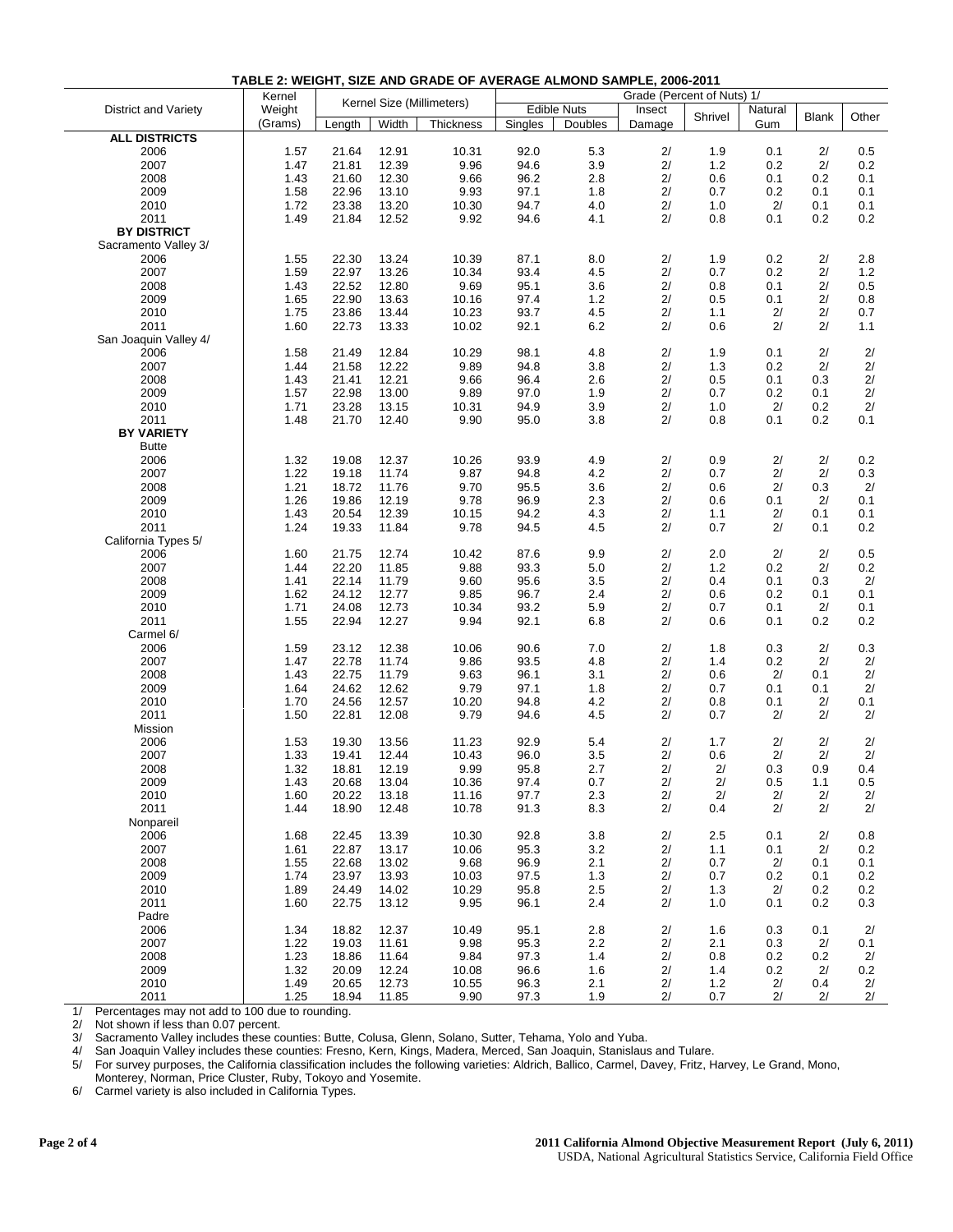

## **ALMONDS BY VARIETY**

**CALIFORNIA TYPE Nuts per Tree**





**BUTTE TYPE** 

**2011 California Almond Objective Measurement Report (July 6, 2011)**  USDA, National Agricultural Statistics Service, California Field Office

**CARMEL TYPE Nuts per Tree**



**NONPAREIL TYPE Nuts per Tree**